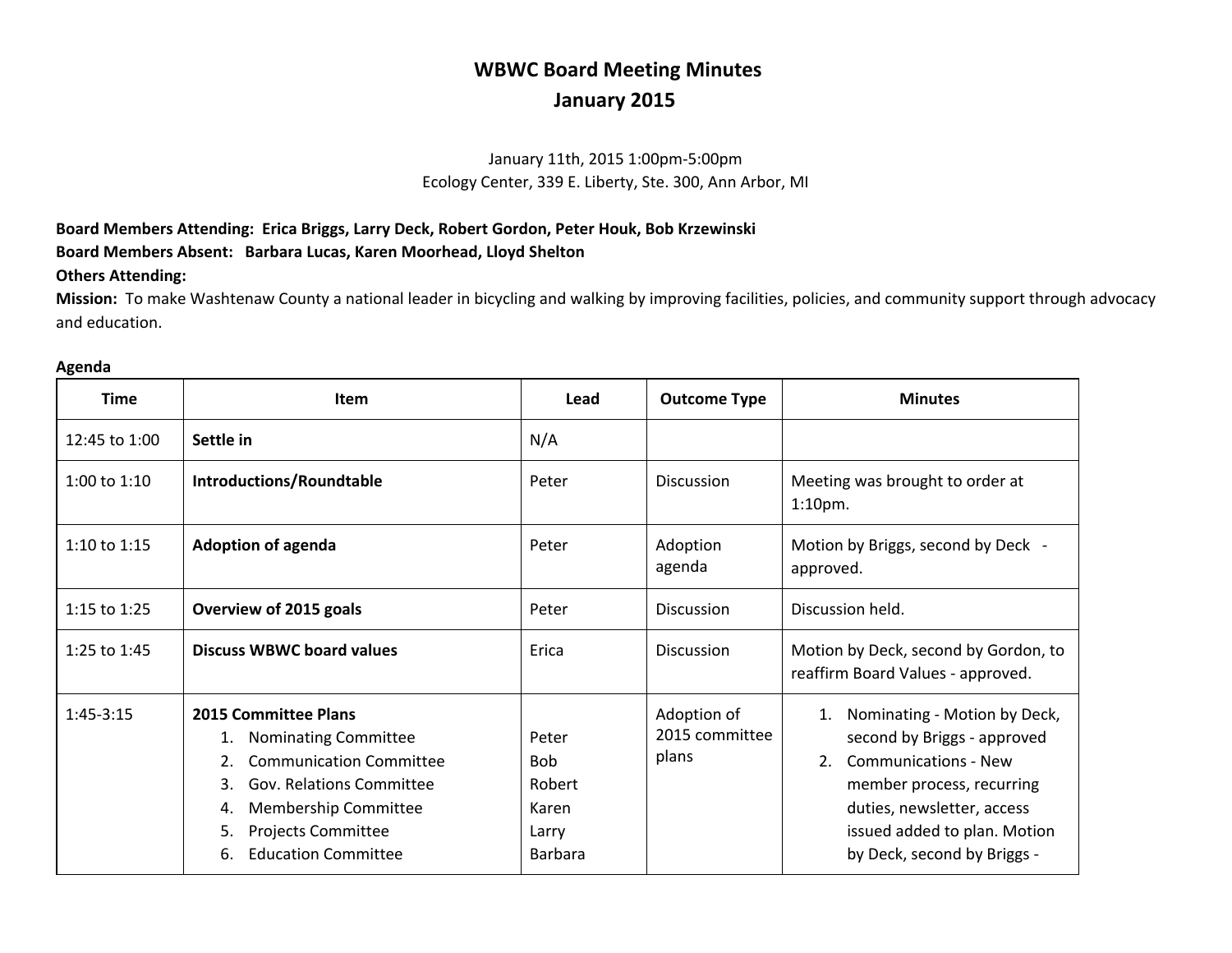| $3:15-3:25$ | <b>Break</b>                                                      |                               |                                      | approved.<br>Government - Discussion on<br>3.<br>how to have action on timely<br>issues. Motion by Briggs,<br>second by Gordon - approved.<br>Membership - Joint Committee<br>4.<br>Chairs (Briggs/Moorhead).<br>Motion by Briggs, second by<br>Briggs - approved.<br>Projects - Two-four 2015<br>5.<br>project priorities for February<br>meeting, new Committee<br>members needed. Motion by<br>Deck, second by Briggs -<br>approved.<br>Education - Committee plan<br>6.<br>approval deferred until<br>February meeting when<br>Committee Chair present. |
|-------------|-------------------------------------------------------------------|-------------------------------|--------------------------------------|-------------------------------------------------------------------------------------------------------------------------------------------------------------------------------------------------------------------------------------------------------------------------------------------------------------------------------------------------------------------------------------------------------------------------------------------------------------------------------------------------------------------------------------------------------------|
| $3:25-3:55$ | 2015 Officer Plans<br>1. Secretary<br>Treasurer<br>2.<br>3. Chair | <b>Bob</b><br>Robert<br>Peter | Adoption of<br>plans for<br>officers | 1. Secretary - Federal and State<br>non-profit renewal deadlines,<br>PO box for mail discussed.<br>Web domain and server<br>renewals in duties. Record<br>retention policy will be<br>formulated. Motion by Briggs,<br>second by Gordon - approved.<br>2. Treasurer - Motion by Briggs,<br>second by Deck - approved.<br>3. Chair - Motion by Houk,<br>second by Gordon - approved.                                                                                                                                                                         |
| 3:55-4:05   | Proposed state pedestrian crossing law                            | Erica/Robert                  | Assign to                            | Briggs and Gordon will set up a                                                                                                                                                                                                                                                                                                                                                                                                                                                                                                                             |